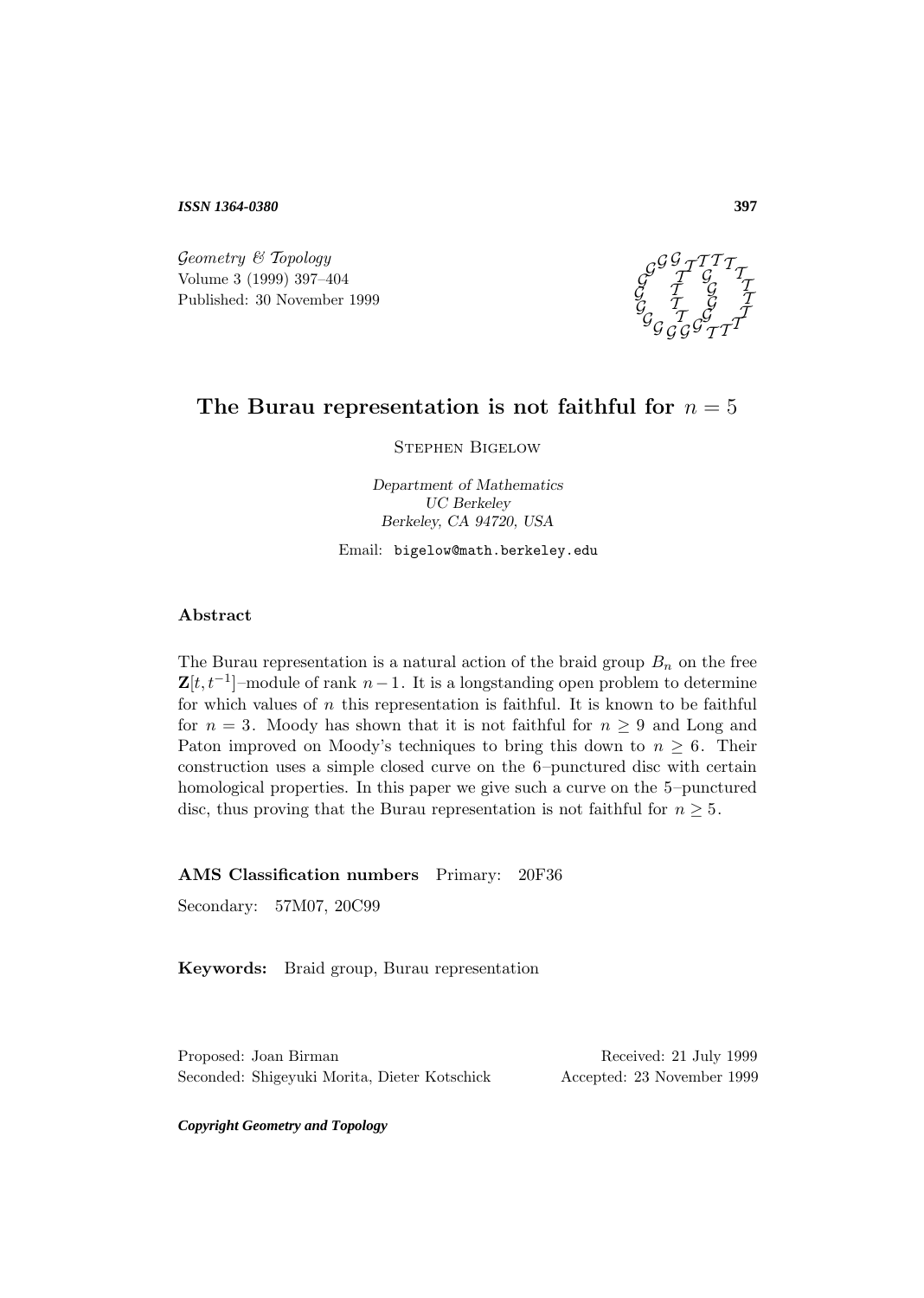### **1 Introduction**

The braid groups  $B_n$  appear in many different guises. We recall here the definition we will be using and some of the main properties we will need. For other equivalent definitions see [1].

Let D denote a disc and let  $q_1, \ldots, q_n$  be n distinct points in the interior of D. For concreteness, take  $D$  to be the disc in the complex plane centered at the origin and having radius  $n + 1$ , and take  $q_1, \ldots, q_n$  to be the points  $1, \ldots, n$ . Let  $D_n$  denote the punctured disc  $D \setminus \{q_1,\ldots,q_n\}$ , with basepoint  $p_0$  on  $\partial D$ , say  $p_0 = -(n+1)i$ .

**Definition 1.1** The braid group  $B_n$  is the group of all equivalence classes of orientation preserving homeomorphisms  $h: D_n \to D_n$  which fix  $\partial D$  pointwise, where two such homeomorphisms are equivalent if they are homotopic rel  $\partial D$ .

It can be shown that  $B_n$  is generated by  $\sigma_1, \ldots, \sigma_{n-1}$ , where  $\sigma_i$  exchanges punctures  $q_i$  and  $q_{i+1}$  by means of a clockwise twist.

Let  $x_1, \ldots, x_n$  be free generators of  $\pi_1(D_n, p_0)$ , where  $x_i$  passes counterclockwise around  $q_i$ . Consider the map  $\epsilon: \pi_1(D_n) \to \mathbf{Z}$  which takes a word in  $x_1,\ldots,x_n$  to the sum of its exponents. Let  $D_n$  be the corresponding covering space. The group of covering transformations of  $D_n$  is **Z**, which we write as a multiplicative group generated by t. Let  $\Lambda$  denote the ring  $\mathbf{Z}[t, t^{-1}]$ . The homology group  $H_1(D_n)$  can be considered as a  $\Lambda$ -module, in which case it becomes a free module of rank  $n-1$ .

Let  $\psi$  be an autohomeomorphism of  $D_n$  representing an element of  $B_n$ . This can be lifted to a map  $\psi: D_n \to D_n$  which fixes the fiber over  $p_0$  pointwise. This in turn induces a  $\Lambda$ -module automorphism  $\psi_*$  of  $H_1(D_n)$ . The (reduced) Burau representation is the map

$$
\psi\mapsto\tilde{\psi}_*.
$$

This is an  $(n-1)$ –dimensional representation of  $B_n$  over  $\Lambda$ .

The main result of this paper is the following.

#### **Theorem 1.2** The Burau representation is not faithful for  $n = 5$ .

The idea is to use the fact that the Dehn twists about two simple closed curves commute if and only if those simple closed curves can be freely homotoped off each other. Our construction will use two simple closed curves which cannot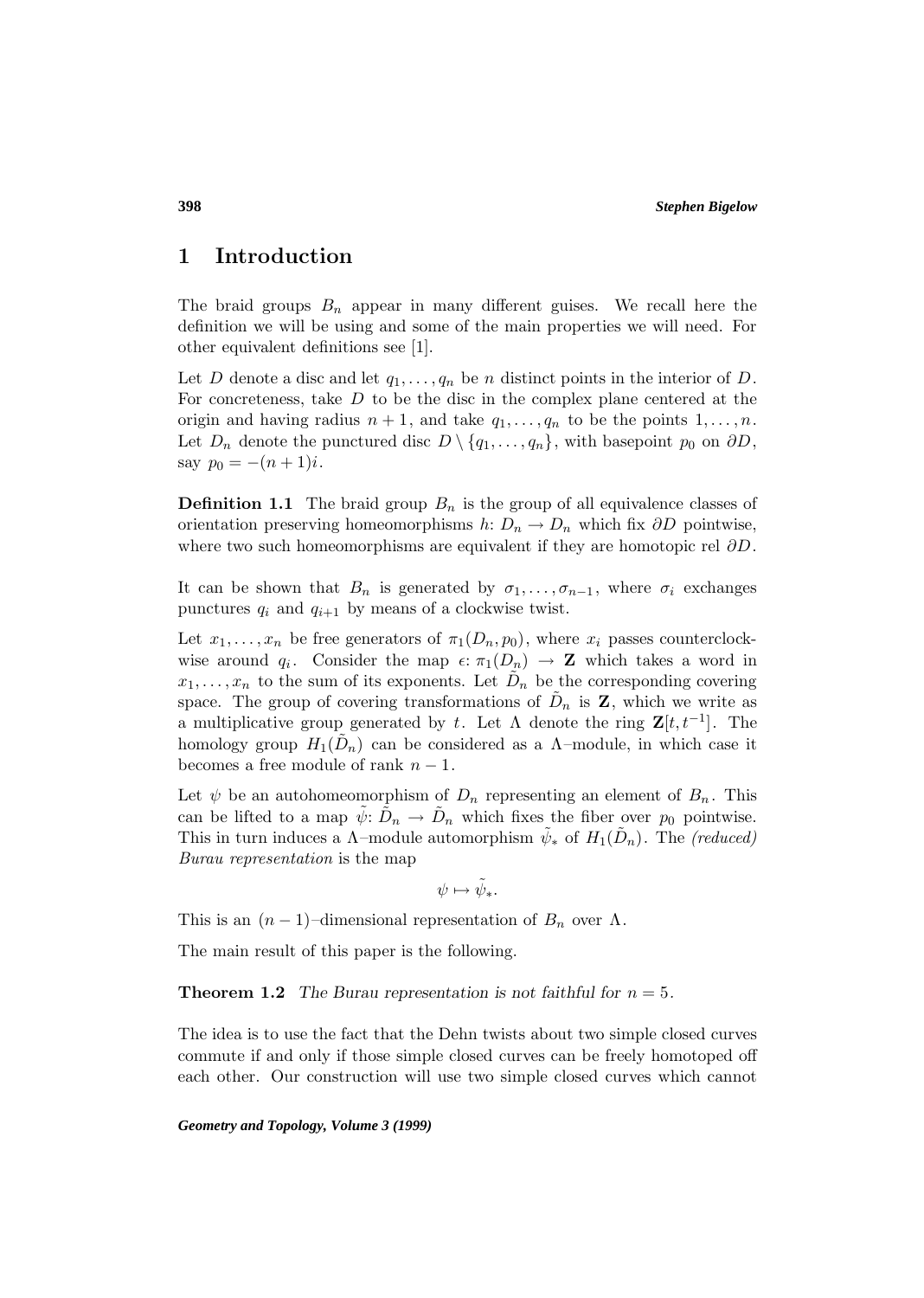be freely homotoped off each other but in some sense "fool" the Burau representation into thinking that they can. To make this precise, we first make the following definition.

**Definition 1.3** Suppose  $\alpha$  and  $\beta$  are two arcs in  $D_n$ . Let  $\tilde{\alpha}$  and  $\tilde{\beta}$  be lifts of  $\alpha$  and  $\beta$  respectively to  $\tilde{D}_n$ . We define

$$
\int_{\beta} \alpha = \sum_{k \in \mathbf{Z}} (t^k \tilde{\alpha}, \tilde{\beta}) t^k,
$$

where  $(t^k \tilde{\alpha}, \tilde{\beta})$  denotes the algebraic intersection number of the two arcs in  $\tilde{D}_n$ . Note that this is only defined up to multiplication by a power of  $t$ , depending on the choice of lifts  $\tilde{\alpha}$  and  $\tilde{\beta}$ . This will not pose a problem because we will only be interested in whether or not  $\int_{\beta} \alpha$  is zero.

**Theorem 1.4** *For*  $n \geq 3$ *, the Burau representation of*  $B_n$  *is not faithful if and only if there exist embedded arcs*  $\alpha$  *and*  $\beta$  *on*  $D_n$  *such that*  $\alpha$  *goes from*  $q_1$  *to*  $q_2$ ,  $\beta$  *goes from*  $p_0$  *to*  $q_3$  *or from*  $q_3$  *to*  $q_4$ ,  $\alpha$  *cannot be homotoped off*  $\beta$ *rel endpoints, and*  $\int_{\beta} \alpha = 0$ *.* 

The special case in which  $\beta$  goes from  $p_0$  to  $q_3$  follows easily from [3, Theorem 1.5]. This special case is all we will need to prove Theorem 1.2. Nevertheless, we will give a direct proof of Theorem 1.4 in Section 2. In Section 3 we give a pair of curves on the 5–punctured disc which satisfy the requirements of Theorem 1.4, thus proving Theorem 1.2.

Throughout this paper, elements of the braid group act on the left. If  $\psi_1$  and  $\psi_2$  are elements of the braid group  $B_n$  then we denote their commutator by:

 $[\psi_1, \psi_2] = \psi_1^{-1} \psi_2^{-1} \psi_1 \psi_2.$ 

## **2 Proof of Theorem 1.4**

It will be useful to keep the following lemma in mind. It can be found in [2, Proposition 3.10].

**Lemma 2.1** *Suppose*  $\alpha$  *and*  $\beta$  *are simple closed curves on a surface which intersect transversely at finitely many points. Then*  $\alpha$  *and*  $\beta$  *can be freely homotoped to simple closed curves which intersect at fewer points if and only if there exists a "digon", that is, an embedded disc whose boundary consists of one subarc of*  $\alpha$  *and one subarc of*  $\beta$ *.*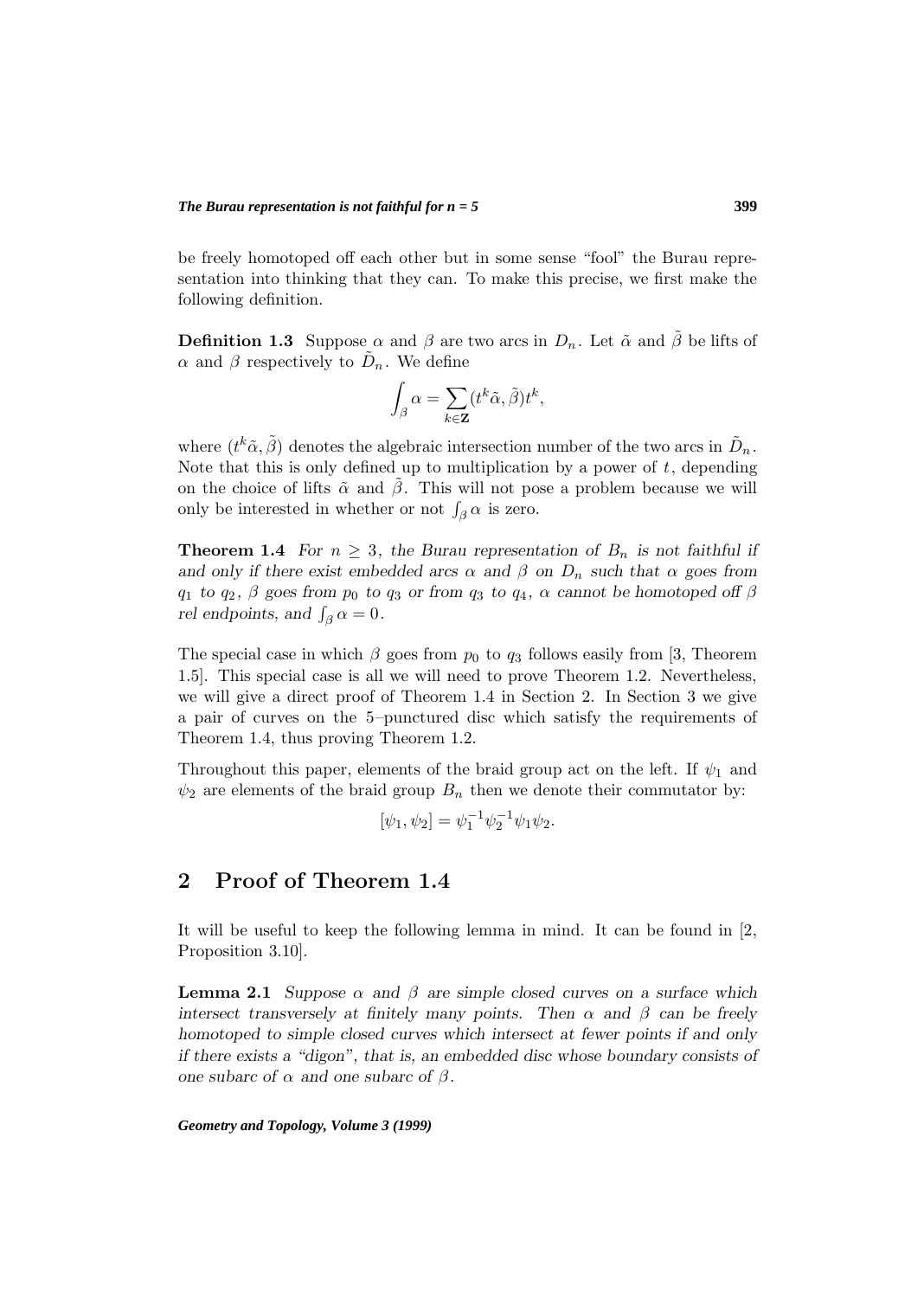First we prove the "only if" direction of Theorem 1.4. Let  $n \geq 3$  be such that for any embedded arcs  $\alpha$  from  $q_1$  to  $q_2$  and  $\beta$  from  $p_0$  to  $q_3$  in  $D_n$ satisfying  $\int_{\beta} \alpha = 0$  we have that  $\alpha$  can be homotoped off  $\beta$  rel endpoints. Let  $\psi: D_n \to D_n$  lie in the kernel of the Burau representation. We must show that  $\psi$  is homotopic to the identity map.

Let  $\alpha$  be the straight arc from  $q_1$  to  $q_2$  and let  $\beta$  be the straight arc from  $p_0$ to q<sub>3</sub>. Then  $\int_{\beta} \psi(\alpha) = 0$ . Thus  $\psi(\alpha)$  can be homotoped off  $\beta$ . By applying this same argument to an appropriate conjugate of  $\psi$  we see that  $\psi(\alpha)$  can be homotoped off the straight arc from  $p_0$  to  $q_j$  for any  $j = 3, \ldots, n$ . It follows that we can homotope  $\psi$  so as to fix  $\alpha$ . Similarly, we can homotope  $\psi$  so as to fix every straight arc from  $q_j$  to  $q_{j+1}$  for  $j = 1, \ldots, n-1$ . The only braids with this property are powers of  $\Delta$ , the Dehn twist about a simple closed curve parallel to  $\partial D$ . But  $\Delta$  acts as multiplication by  $t^n$  on  $H_1(D_n)$ . Thus the only power of  $\Delta$  which lies in the kernel of the Burau representation is the identity.

We now prove the converse for the case in which  $\beta$  is an embedded arc from  $q_3$  to  $q_4$  in  $D_n$ . Let  $\alpha$  be an embedded arc from  $q_1$  to  $q_2$  such that  $\alpha$  cannot be homotoped off  $\beta$  rel endpoints but  $\int_{\beta} \alpha = 0$ . Let  $\tau_{\alpha}: D_n \to D_n$  be a "half Dehn twist" about the boundary of a regular neighborhood of  $\alpha$ . This is the homeomorphism which exchanges punctures  $q_1$  and  $q_2$  and whose square is a full Dehn twist about the boundary of a regular neighborhood of  $\alpha$ . Similarly, let  $\tau_\beta$  be a half Dehn twist about the boundary of a regular neighborhood of β. We will show that the commutator of  $τ_α$  and  $τ_β$  is a non-trivial element of the kernel of the Burau representation.

Let  $\epsilon$  be an embedded arc in  $D_n$  which crosses  $\alpha$  once. Figure 1 shows  $\epsilon$  and



Figure 1: The action of  $\tau_{\alpha}$ 

its image under the action of  $\tau_{\alpha}$ . Thus the effect of  $\tau_{\alpha}$  on  $\epsilon$  is, up to homotopy rel endpoints, to insert the "figure-eight"  $\alpha'$  shown in Figure 2. Now let  $\tilde{\epsilon}$  be



Figure 2: The "figure eight"  $\alpha'$ 

a lift of  $\epsilon$  to the covering space  $D_n$ . Note that  $\alpha'$  lifts to a closed curve in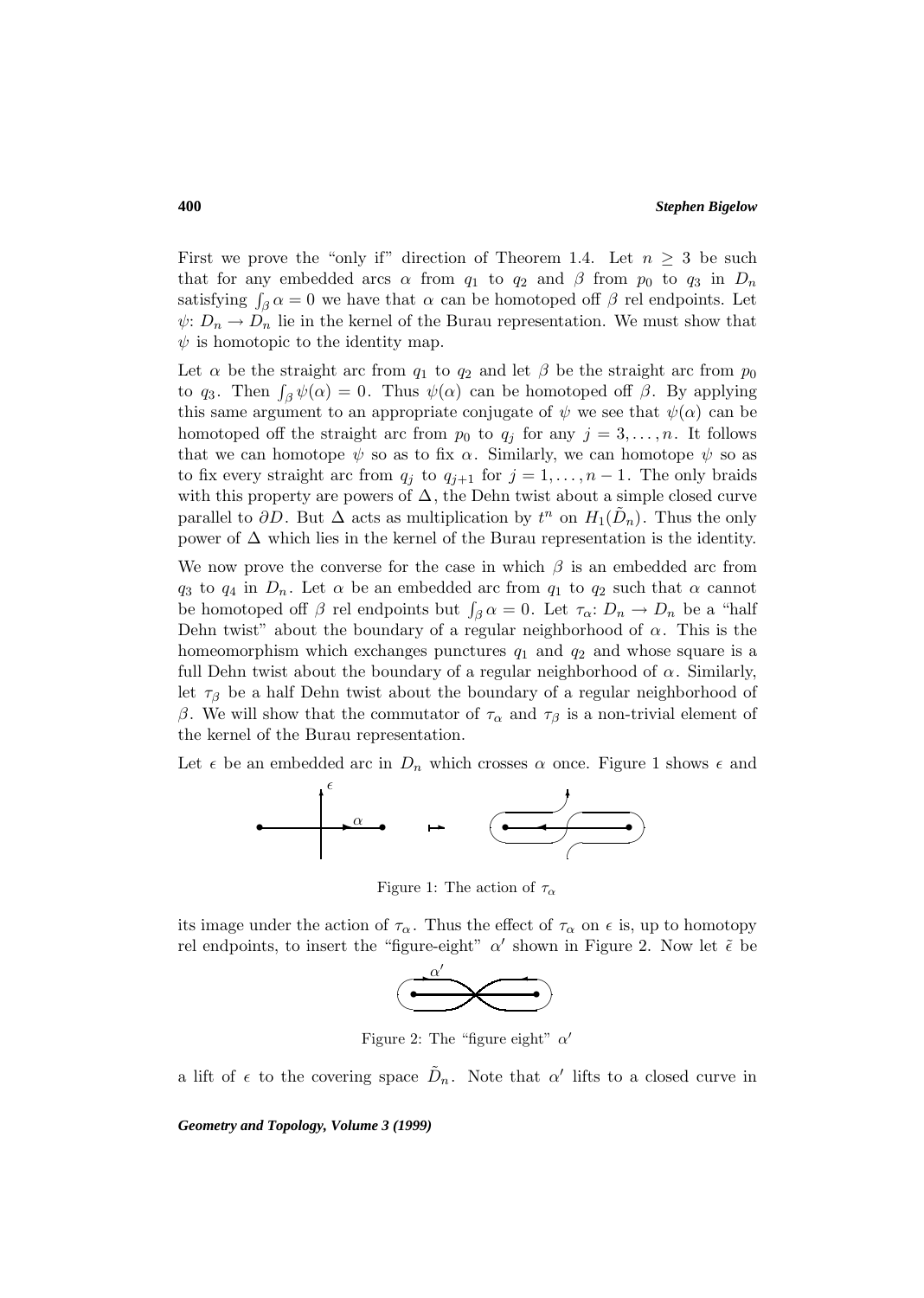$D_n$ . Thus the effect of  $\tilde{\tau}_{\alpha}$  on  $\tilde{\epsilon}$  is, up to homotopy rel endpoints, to insert a lift of  $\alpha'$ .

Let  $\tilde{\gamma}$  be a closed arc in  $\tilde{D}_n$ . The effect of  $\tilde{\tau}_{\alpha}$  on  $\tilde{\gamma}$  is to insert some lifts of  $\alpha'$ . If we consider  $\tilde{\gamma}$  and  $\tilde{\alpha}'$  as representing elements of  $H_1(D_n)$  then

$$
(\tilde{\tau}_{\alpha})_{*}(\tilde{\gamma}) = \tilde{\gamma} + P(t)\tilde{\alpha}',
$$

where  $P(t) \in \Lambda$ . Similarly,

$$
(\tilde{\tau}_{\beta})_*(\tilde{\gamma}) = \tilde{\gamma} + Q(t)\tilde{\beta}',
$$

where  $Q(t) \in \Lambda$  and  $\beta'$  is a figure eight defined similarly to  $\alpha'$ .

Any lift of  $\alpha$ , and hence of  $\alpha'$ , has algebraic intersection number zero with any lift of  $\beta$ . It follows that

$$
(\tilde{\tau}_{\beta})_*(\tilde{\alpha}')=\tilde{\alpha}'.
$$

Thus

$$
(\tilde{\tau}_{\beta}\tilde{\tau}_{\alpha})_{*}(\tilde{\gamma}) = (\tilde{\gamma} + Q(t)\tilde{\beta}') + P(t)\tilde{\alpha}'.
$$

Similarly

$$
(\tilde{\tau}_{\alpha}\tilde{\tau}_{\beta})_{*}(\tilde{\gamma}) = (\tilde{\gamma} + P(t)\tilde{\alpha}') + Q(t)\tilde{\beta}'.
$$

Thus  $(\tilde{\tau}_{\alpha})_*$  and  $(\tilde{\tau}_{\beta})_*$  commute, so the commutator  $[\tau_{\alpha}, \tau_{\beta}]$  lies in the kernel of the Burau representation.

It remains to show that  $[\tau_{\alpha}, \tau_{\beta}]$  is not homotopic to the identity map. Let  $\gamma$  be the boundary of a regular neighborhood of  $\alpha$ . Using Lemma 2.1 and the fact that  $\gamma$  cannot be freely homotoped off  $\beta$ , it is not hard to check that  $\tau_{\beta}(\gamma)$ cannot be freely homotoped off  $\alpha$ . A similar check then shows that  $\tau_{\alpha}\tau_{\beta}(\gamma)$ cannot be freely homotoped off  $\tau_\beta(\gamma)$ . Thus  $\tau_\alpha \tau_\beta(\gamma)$  is not freely homotopic to  $\tau_\beta(\gamma)$ . But  $\tau_\beta(\gamma) = \tau_\beta \tau_\alpha(\gamma)$ . Thus  $\tau_\alpha \tau_\beta$  is not homotopic to  $\tau_\beta \tau_\alpha$ , so  $[\tau_\alpha, \tau_\beta]$ is not homotopic to the identity map.

The case in which  $\beta$  goes from  $p_0$  to  $q_3$  can be proved by a similar argument. Instead of a half Dehn twist about the boundary of a regular neighborhood of  $\beta$  we use a full Dehn twist about the boundary of a regular neighborhood of  $\beta$ ∪ $\partial$ D. Instead of a figure eight curve  $\beta'$  we obtain a slightly more complicated curve which is a commutator of  $\partial D$  and the boundary of a regular neighborhood of  $\beta$ .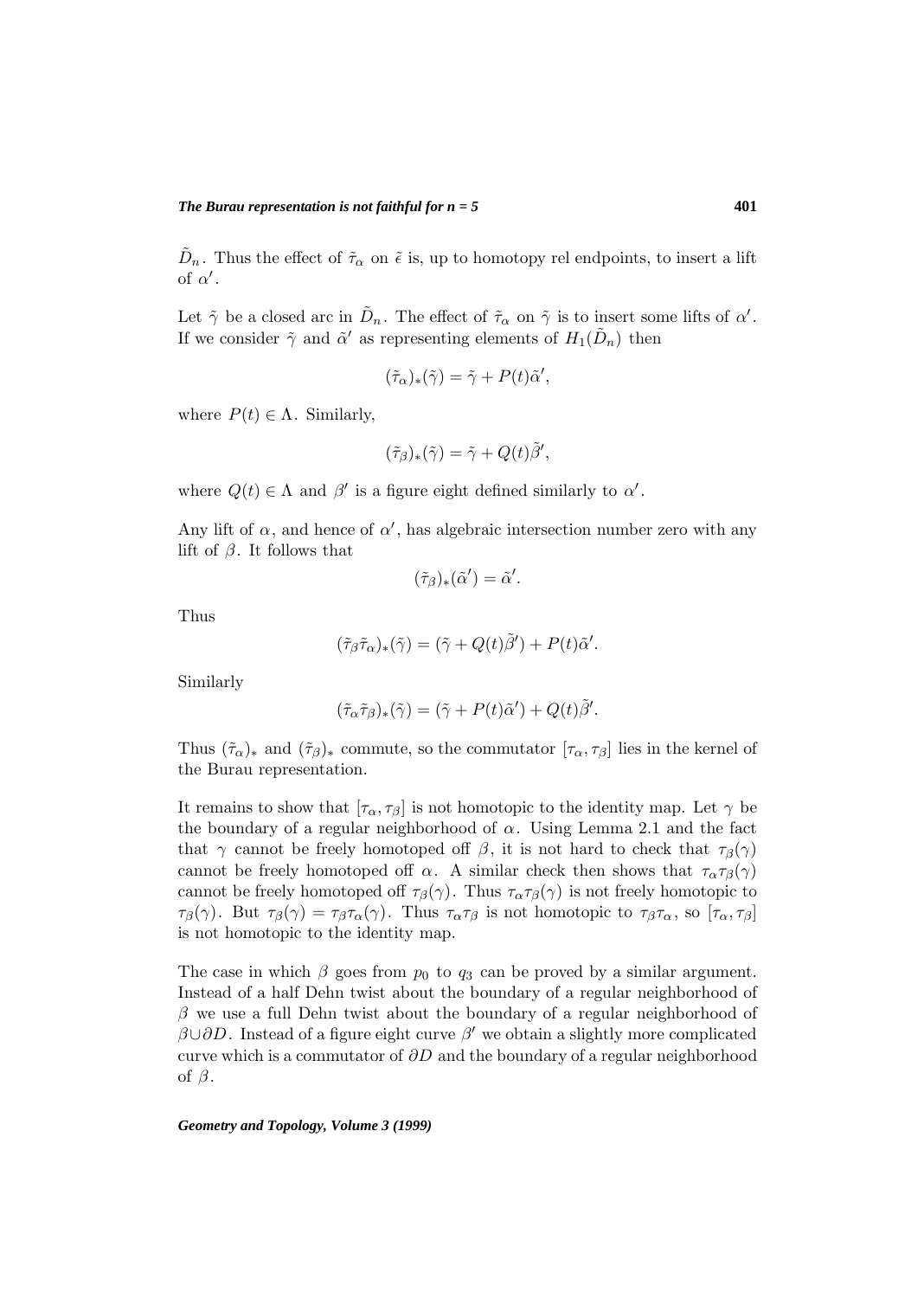

Figure 3: Arcs on the 5–punctured disc

## **3 Proof of Theorem 1.2**

Let  $\alpha$  and  $\beta$  be the embedded arcs on  $D_5$  as shown in Figure 3. These cannot be homotoped off each other rel endpoints, as can be seen by applying Lemma 2.1 to boundaries of regular neighborhoods of  $\alpha$  and  $\beta \cup \partial D$ . It remains to show that  $\int_{\beta} \alpha = 0$ .

Let  $\tilde{\alpha}$  and  $\tilde{\beta}$  be lifts of  $\alpha$  and  $\beta$  to  $\tilde{D}_5$ . Each point p at which  $\beta$  crosses  $\alpha$ contributes a monomial  $\pm t^k$  to  $\int_{\beta} \alpha$ . The exponent k is such that  $\tilde{\beta}$  and  $t^k \tilde{\alpha}$ cross at a lift of  $p$ , and the sign of the monomial is the sign of that crossing. We choose our lifts and sign conventions such that the first point at which  $\beta$ crosses  $\alpha$  is assigned the monomial  $+t^0$ .

In Figure 3, the sign of the monomial at a crossing p will be positive if  $\beta$ is directed upwards at p and negative if  $\beta$  is directed downwards at p. The exponents of the monomials can be computed using the following remark:

**Remark** Let  $p_1, p_2 \in \alpha \cap \beta$  and let  $k_1$  and  $k_2$  be the exponents of the monomials at  $p_1$  and  $p_2$  respectively. Let  $\alpha'$  and  $\beta'$  be the arcs from  $p_1$  to  $p_2$ along  $\alpha$  and  $\beta$  respectively and suppose that  $\alpha' \cap \beta' = \{p_1, p_2\}$ . Let k be such that  $\alpha' \cup \beta'$  bounds a k–punctured disc. Then  $|k_2 - k_1| = k$ . If  $\beta'$  is directed counterclockwise around the k–punctured disc then  $k_2 \geq k_1$ , otherwise  $k_2\leq k_1$ .

One can now progress along  $\beta$ , using the above remark to calculate the exponent at each crossing from the exponent at the previous crossing. Reading the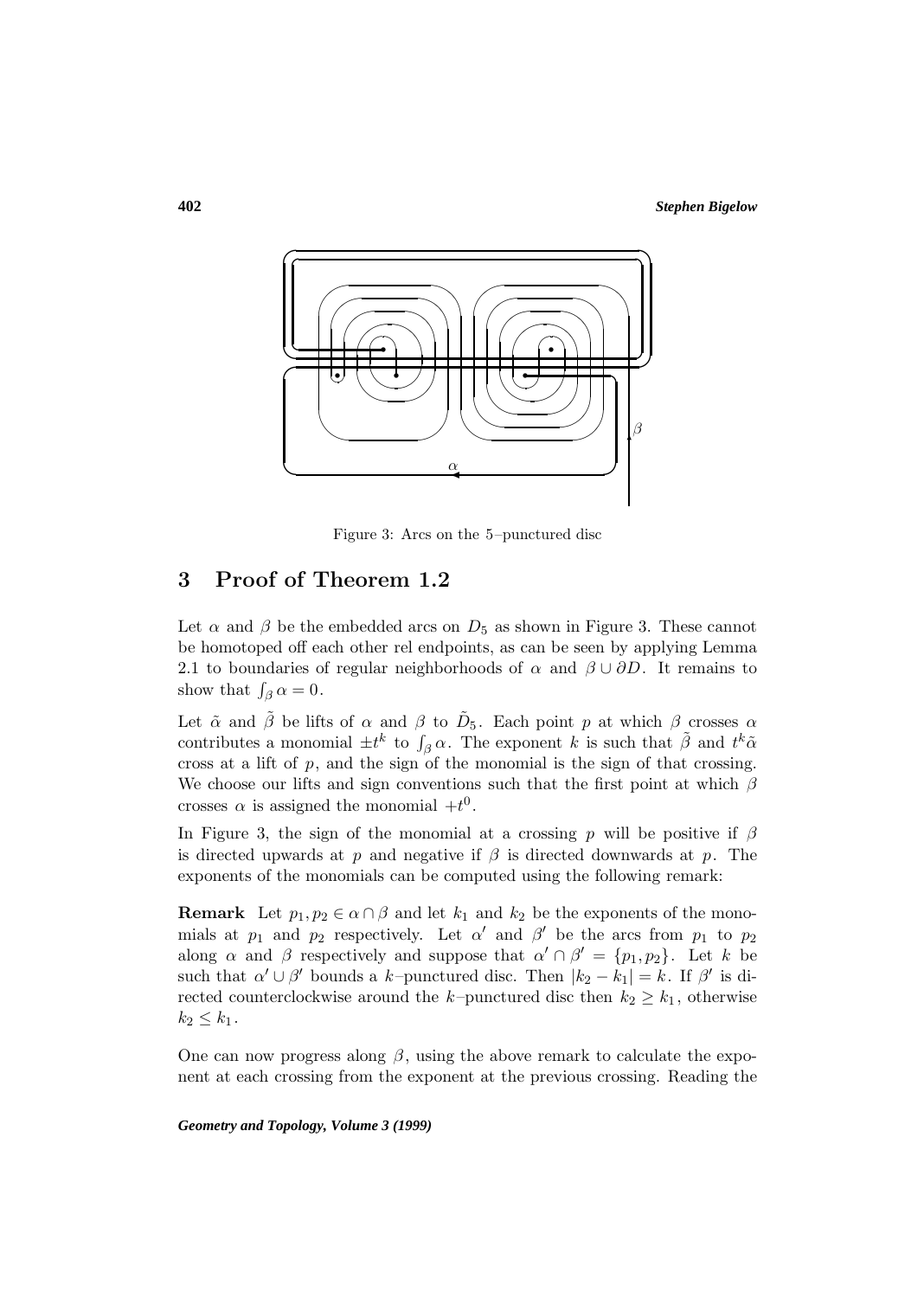crossings from left to right, top to bottom, we obtain the following:

$$
\int_{\alpha} \beta = -t^{-3} - t^{0} + t^{1} + t^{-1} + t^{-3}
$$
\n
$$
-t^{-1} - t^{2} + t^{3} + t^{1} + t^{-1} - t^{-2} - t^{0} - t^{2} + t^{1} + t^{-2}
$$
\n
$$
-t^{-1} + t^{0} - t^{1} + t^{2} - t^{3} + t^{2} - t^{1} + t^{0} - t^{-1} + t^{-2}
$$
\n
$$
-t^{1} - t^{4} + t^{5} + t^{3} + t^{1} - t^{0} - t^{2} - t^{4} + t^{3} + t^{0}
$$
\n
$$
-t^{1} + t^{2} - t^{3} + t^{4} - t^{5} + t^{4} - t^{3} + t^{2} - t^{1} + t^{0}
$$
\n
$$
-t^{2} + t^{1} - t^{0} + t^{-1} - t^{-2}
$$
\n
$$
= 0.
$$

Thus  $\alpha$  and  $\beta$  satisfy the requirements of Theorem 1.4, and we conclude that the Burau representation is not faithful for  $n = 5$ .

The proof of Theorem 1.4 gives an explicit non-trivial element of the kernel, namely the commutator of a half Dehn twist about the boundary of a regular neighborhood of  $\alpha$  and a full Dehn twist about the boundary of a regular neighborhood of  $\beta \cup \partial D$ . The following element of  $B_5$  sends  $\alpha$  to a straight arc from  $q_4$  to  $q_5$ :

$$
\psi_1 = \sigma_3^{-1} \sigma_2 \sigma_1^2 \sigma_2 \sigma_4^3 \sigma_3 \sigma_2.
$$

The following element of  $B_5$  sends  $\beta$  to a straight arc from  $p_0$  to  $q_5$ :

$$
\psi_2 = \sigma_4^{-1} \sigma_3 \sigma_2 \sigma_1^{-2} \sigma_2 \sigma_1^2 \sigma_2^2 \sigma_1 \sigma_4^5.
$$

Thus the required kernel element is:

$$
[\psi_1^{-1}\sigma_4\psi_1,\psi_2^{-1}\sigma_4\sigma_3\sigma_2\sigma_1^2\sigma_2\sigma_3\sigma_4\psi_2].
$$

This is a word of length 120 in the generators.

The arcs in Figure 3 were found using a computer search, although they are simple enough to check by hand. A similar computer search for the case  $n = 4$  has shown that any pair of arcs on  $D_4$  satisfying the requirements of Theorem 1.4 must intersect each other at least 500 times.

We conclude with an example of a non-trivial braid in the kernel of the Burau representation for  $n = 6$  which is as simple such a braid as one could reasonably hope to obtain from Theorem 1.4. The curves in Figure 4 give us the braid

$$
[\psi_1^{-1}\sigma_3\psi_1, \psi_2^{-1}\sigma_3\psi_2],
$$

where

$$
\psi_1 = \sigma_4 \sigma_5^{-1} \sigma_2^{-1} \sigma_1,
$$